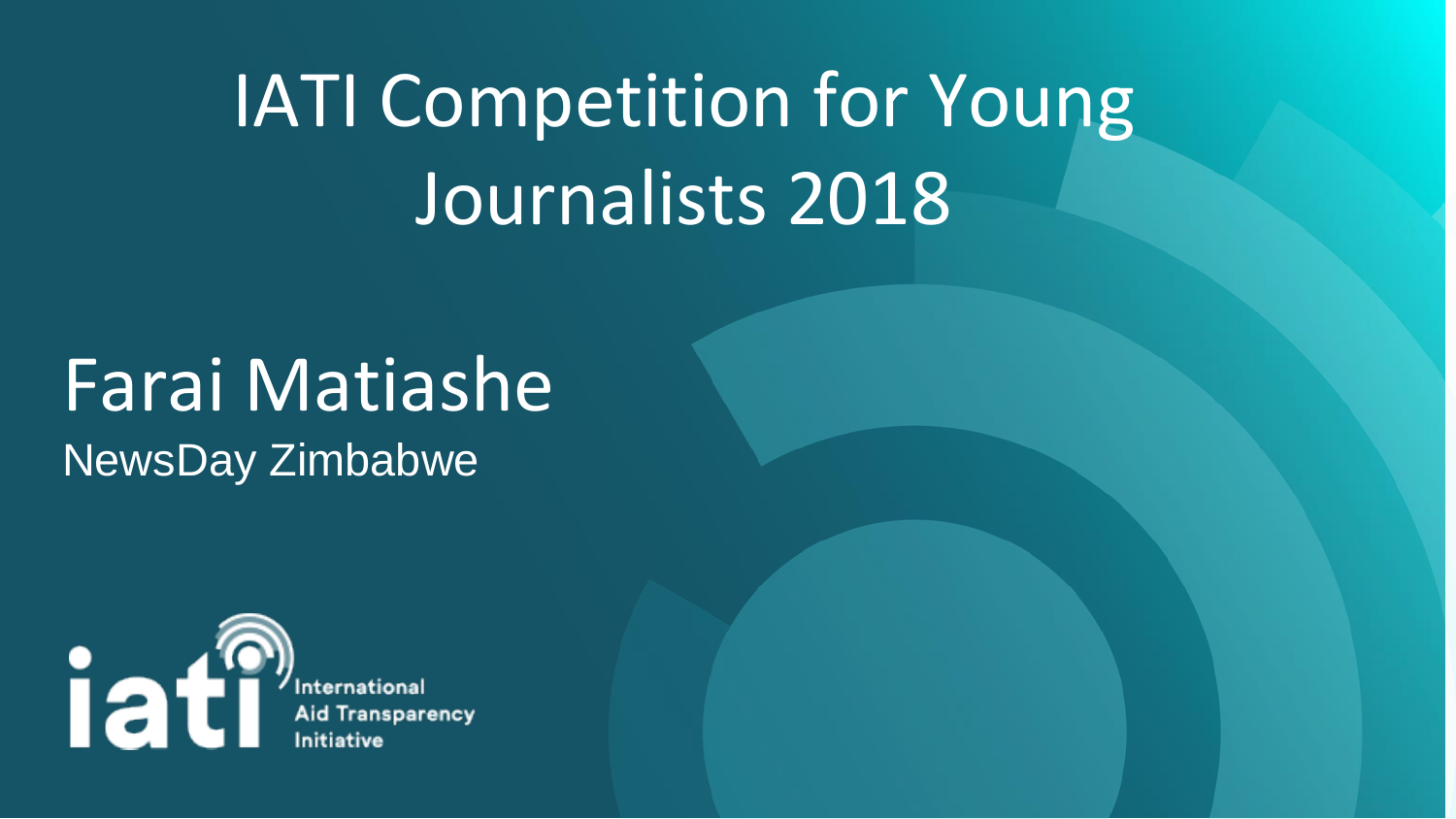#### Journalism Career

- Wrote news mainly on sports and debate competitions and read during assembly every Mondays and at times Thursdays.
- In 2014, I co-founded Media Press Club to mentor other students who wanted to venture into the media.
- I was introduced to a community newspaper in Mutare called Pungwe News, they first gave me a lecture on the basics of news writing-5Ws and H concept.
- After high school in 2015, Pungwe News published my first article in November.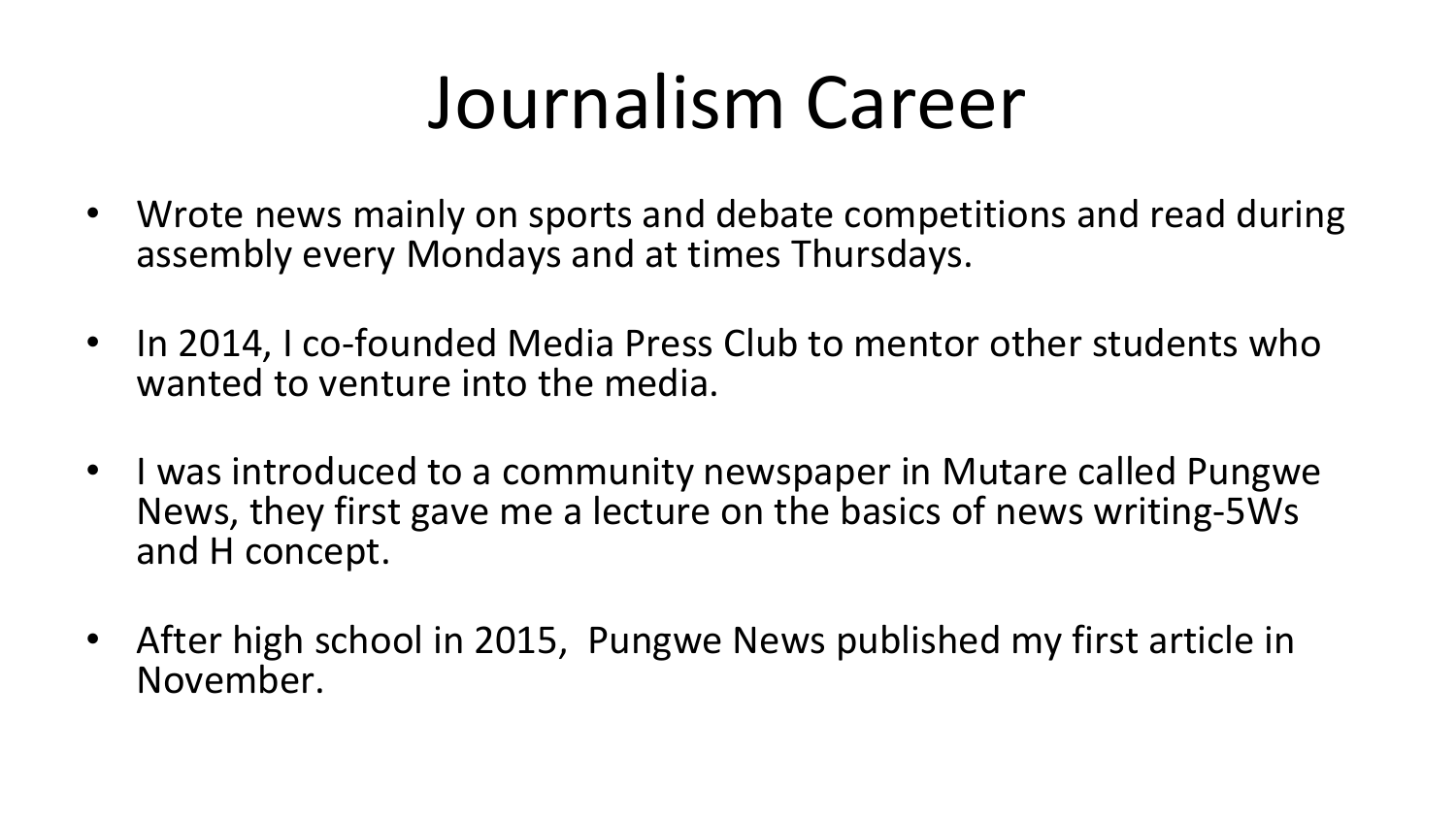#### International Journalism Career

- In 2018, I went international by contributing articles to United States based Quartz Africa.
- Covering international events, published articles on various newspapers including The Namibian.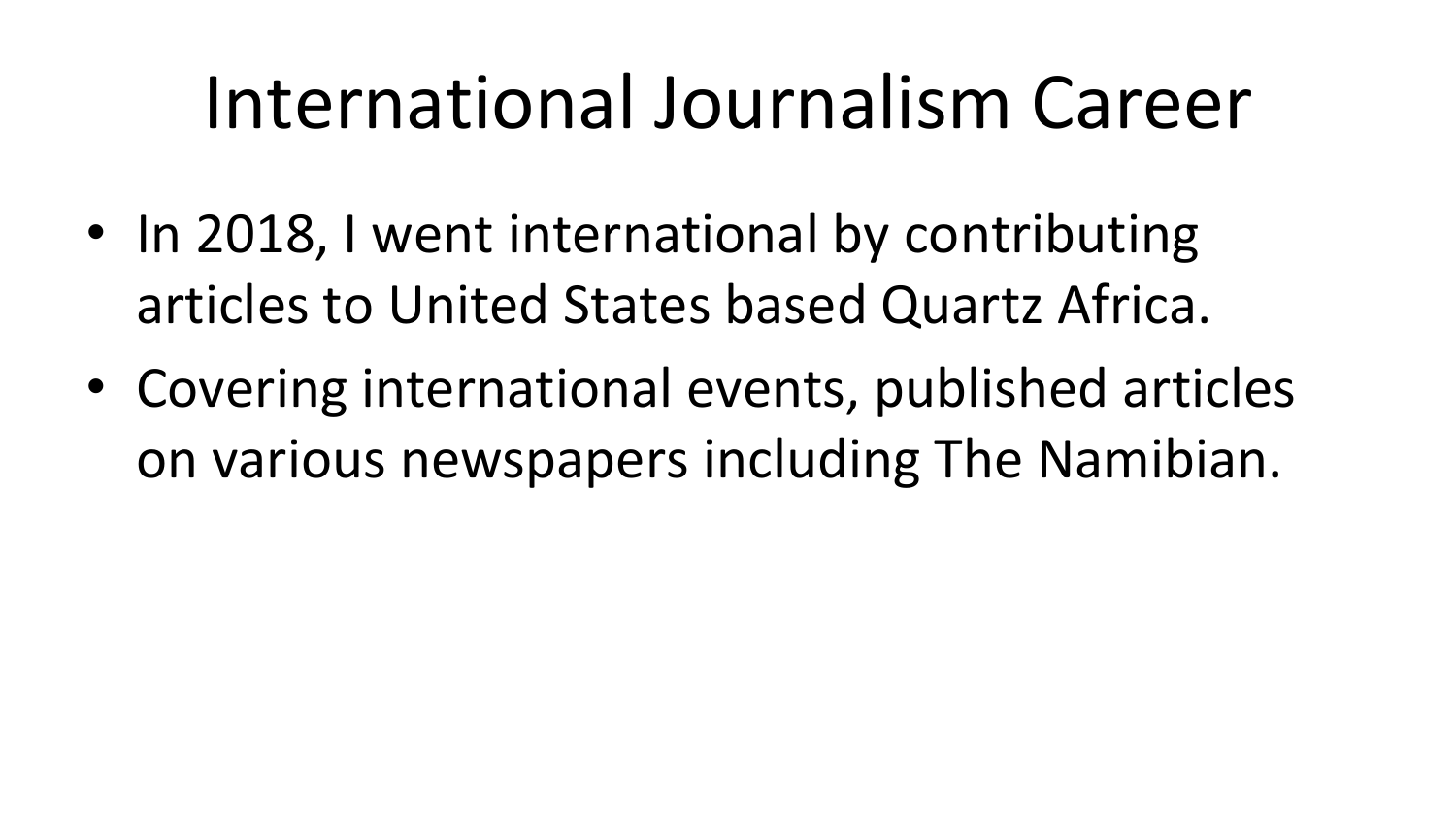#### Awards

• In 2018, Became the 2nd runner up of Southern Africa.

# #IPDCTalksSA 18, a competition for students in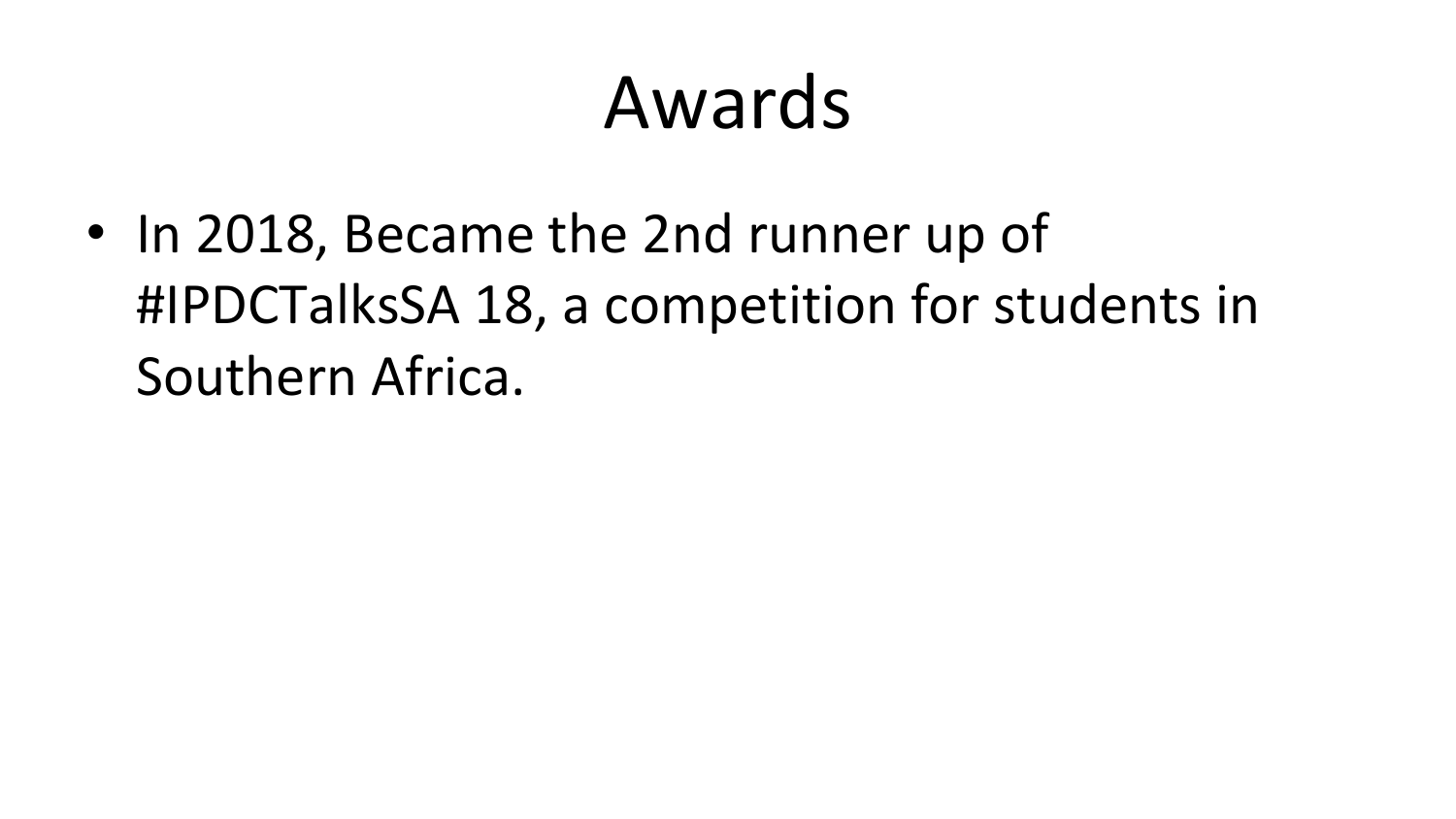## IATI Competition for young Journalists

• First heard of the website when I saw the call for entries in

- About IATI competition, [d-portal.org](http://d-portal.org/)
- 2018.
- Observed there are a lot of data about NGOs.
- The competition coincided with my trip to Lupane and Binga that year that is why I chose World Vision Zimbabwe.
- and interviews.

• I used information on the website and also talked to World Vision Zimbabwe Public Relations staff, who gave me some extra information through links to their websites, brochures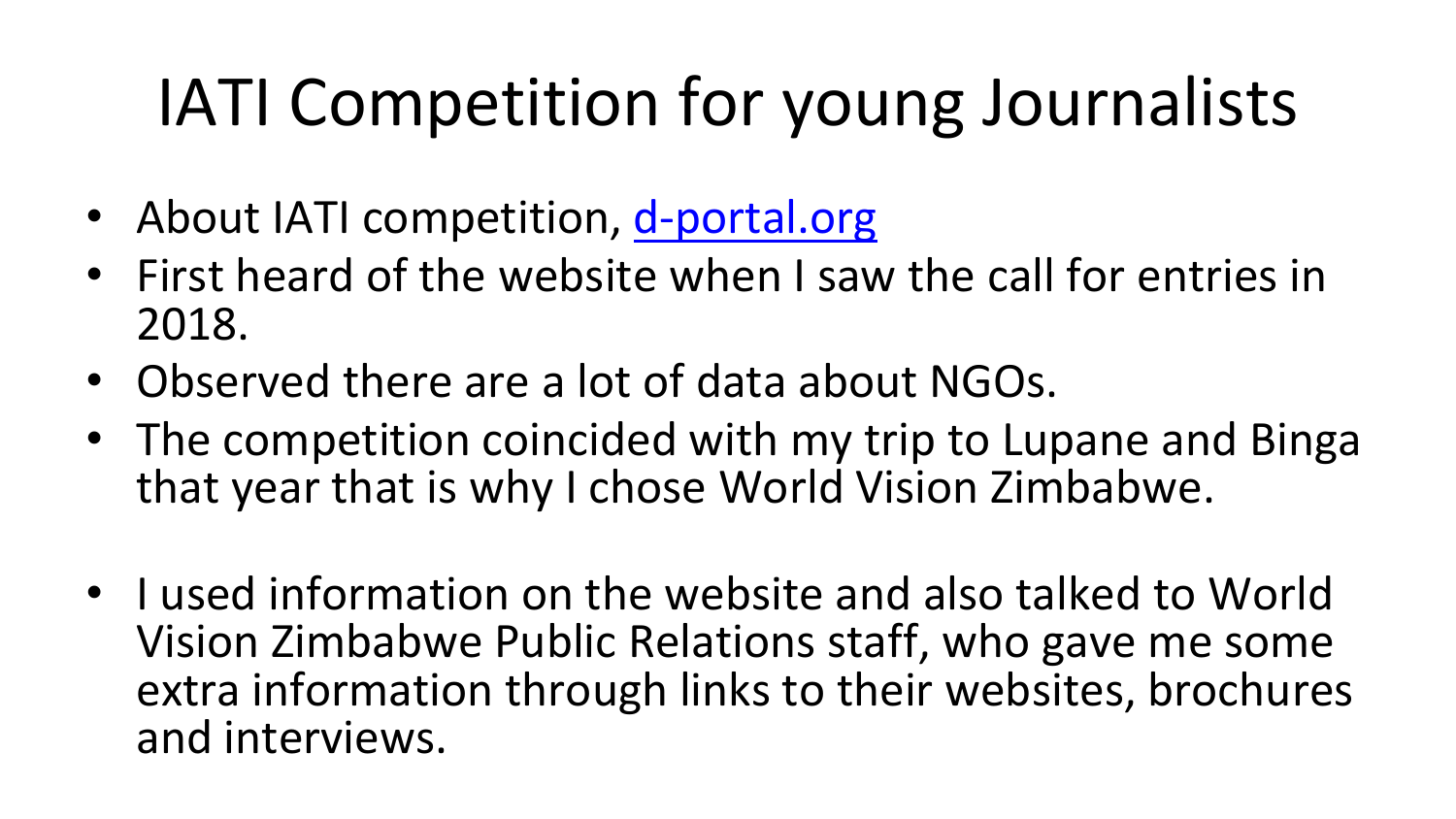## IATI Competition for young Journalists

• As a journalist, I feel it is my responsibility to help experts and policy makers to communicate with the masses on SDGs. With this in mind, I participated in the IATI research challenge, tracking the progress on SDGs in Zimbabwe by the World Vision Zimbabwe.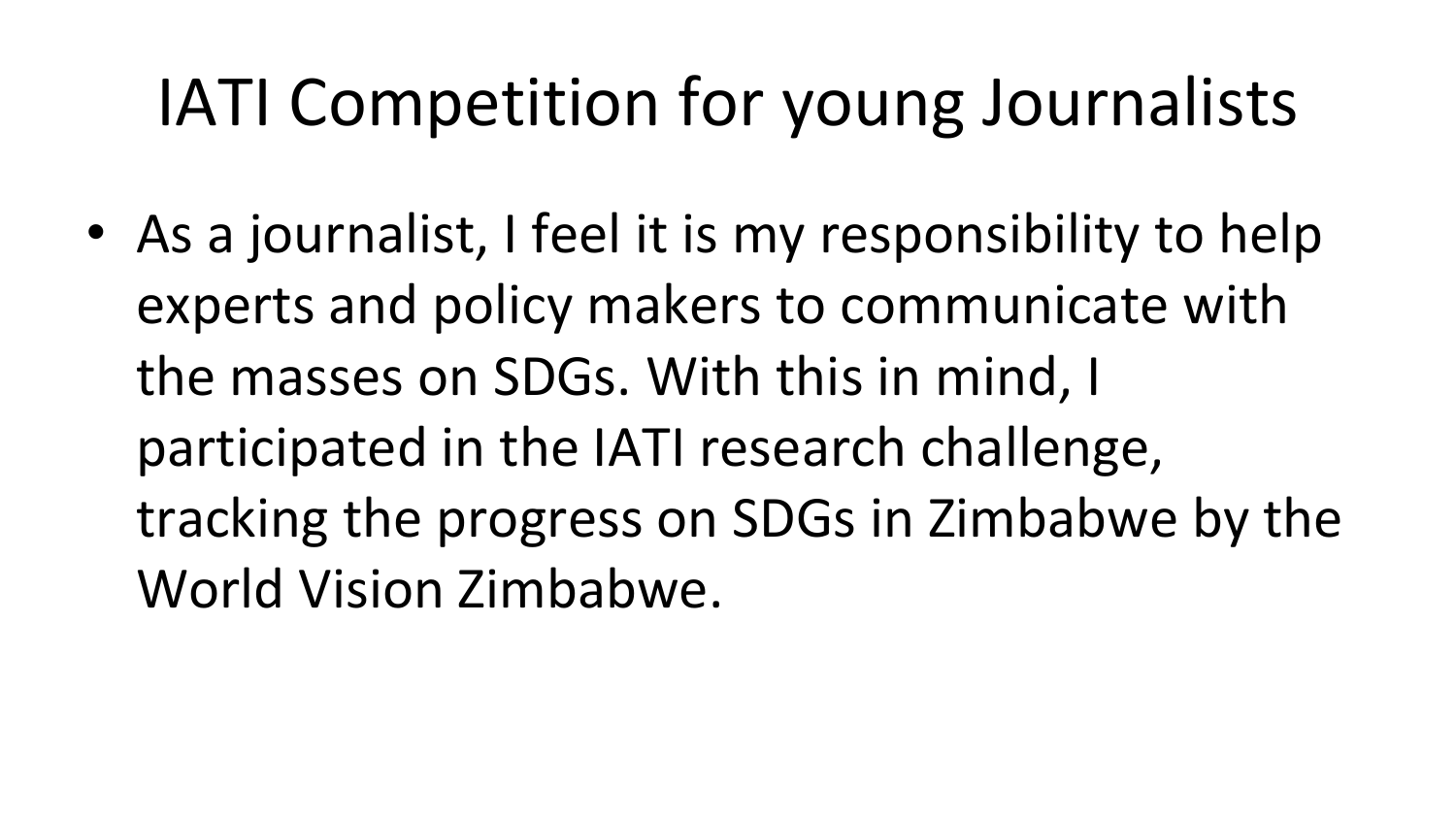## IATI Competition for young Journalists

• IATI data enables journalists to trace funds spent by organisations in communities and give them an opportunity to trace the progress of SDGs in those areas by visiting just a website without necessarily knocking at organisations' doors seeking information.